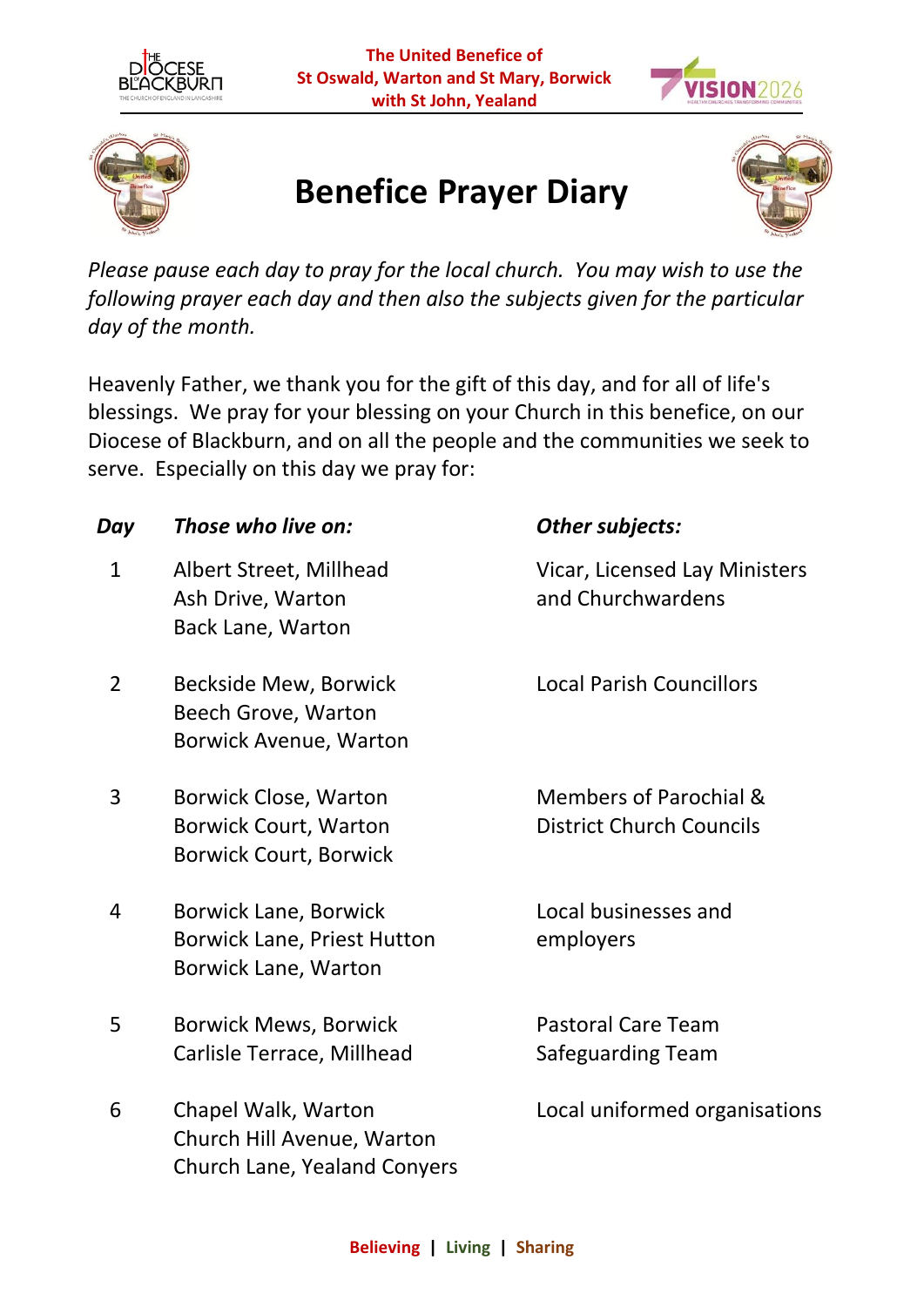| 7  | Coach Road, Warton<br>Crag Foot, Warton<br>Crag Road, Warton                               | Welcomers, readers,<br>intercessors, servers, acolytes,<br>communion assistants |
|----|--------------------------------------------------------------------------------------------|---------------------------------------------------------------------------------|
| 8  | Croftlands, Warton<br>Dock Acres, Borwick<br>Dykes Lane, Yealand Conyers                   | Deanery of Tunstall<br>The Area Dean and Lay<br>Chairperson                     |
| 9  | Eight Acre Lane, Yealand Redmayne<br><b>Eldrams Meadow, Millhead</b>                       | Organists<br>Choir                                                              |
| 10 | Farleton Close, Warton<br><b>Foundry Gardens, Millhead</b><br>Gardner Road, Warton         | <b>Warton and Tewitfield</b><br><b>Methodist Churches</b>                       |
| 11 | <b>Grange View, Millhead</b><br>Greendale Drive, Millhead                                  | Midweek study groups                                                            |
| 12 | Hazelmount Avenue, Millhead<br>Hazelmount Crescent, Millhead<br>Hazelmount Drive, Millhead | St Mary's RC Church, Yealand<br><b>Hyning Monastery</b>                         |
| 13 | Hemplands, Warton<br>Hill Top, Yealand Redmayne<br><b>Hutton Gardens, Warton</b>           | Junior Church<br><b>Tweens &amp; Teens</b>                                      |
| 14 | Jackson Terrace, Millhead<br>Leighton Estate, Yealand Conyers                              | The Friends Meeting House,<br><b>Yealand Conyers</b>                            |
| 15 | Main Street, Warton<br>Mary Street, Millhead<br>Meadows Close, Yealand Redmayne            | Ministry to wedding couples<br>and baptism families                             |
| 16 | Mill Lane, Millhead<br>Milnthorpe Road, Yealands<br>Moss Bank Place, Millhead              | <b>Yealand Primary School</b><br>Staff, pupils & governors                      |
| 17 | Newcroft, Warton<br>Pringle Bank, Warton<br>Peter Hill, Yealand Conyers                    | Ministry to funeral families                                                    |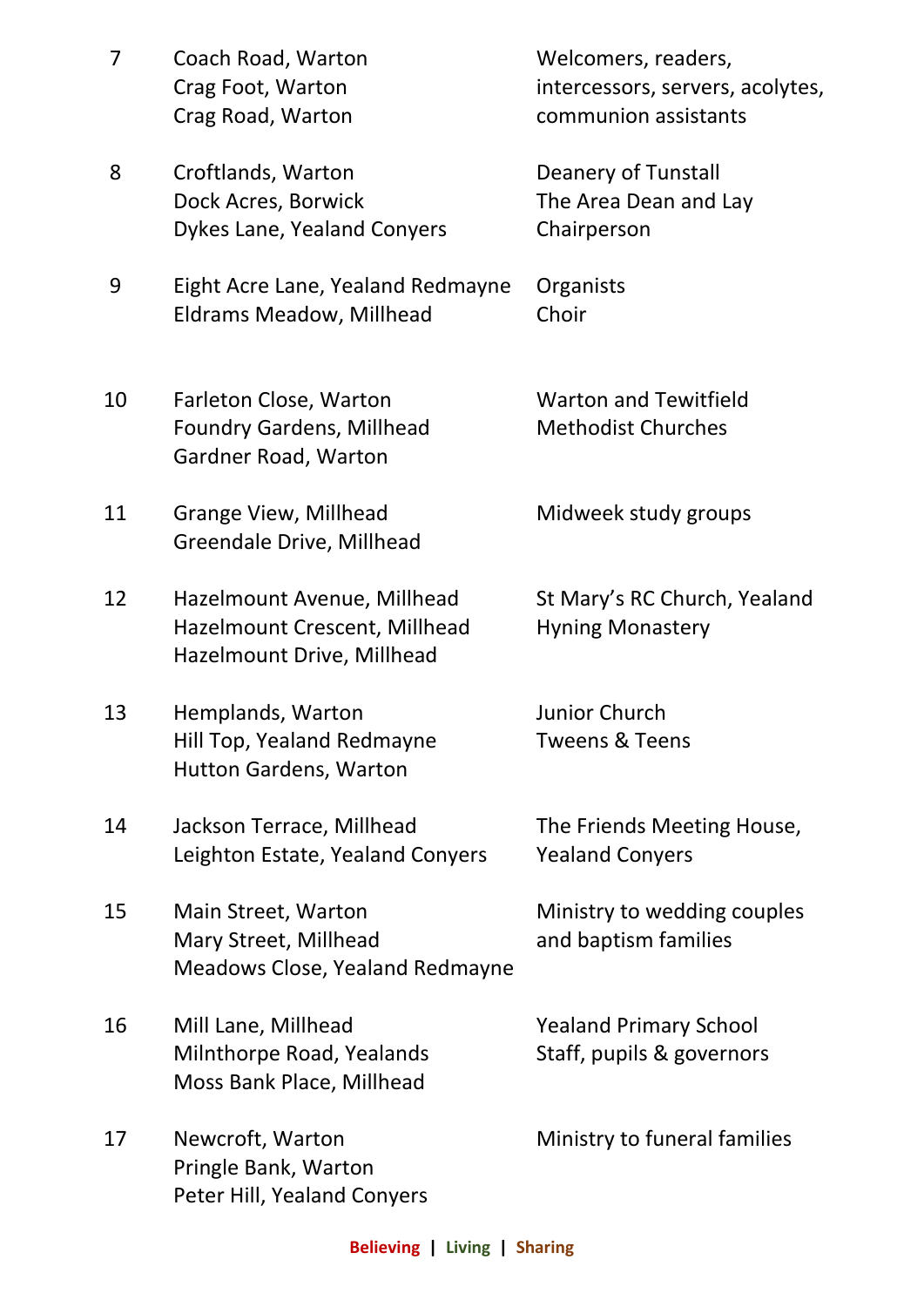| 18 | Pine Lake, Warton<br>Plum Tree Bank, Warton<br>Park View & Archer Hill, Millhead                           |
|----|------------------------------------------------------------------------------------------------------------|
| 19 | Riverside, Millhead<br><b>Roberts Court, Warton</b><br><b>Roseacre Lane, Yealand Conyers</b>               |
| 20 | <b>Rupert Street, Millhead</b><br>Sand Lane, Warton<br>Silverdale Road, Yealand Redmayne                   |
| 21 | <b>Snape Lane, Yealand Conyers</b><br><b>Stainton Street, Millhead</b><br><b>Stockdale Terrace, Warton</b> |
| 22 | <b>Stoneycroft Drive, Warton</b><br>Tarn Lane, Yealand Redmayne<br>Temple Court, Yealand Redmayne          |
|    |                                                                                                            |

23 Tewitfield The Meadows, Yealand Redmayne The Roods, Warton

24 The Thoroughfare, Warton Town End Fold, Warton Upp Hall Lane, Priest Hutton

25 Warton Grange Close, Warton Washington Drive, Warton Water's Edge, Warton

26 Well Lane, Yealand Redmayne Well Lane, Warton Westbourne Road, Warton

27 Westover Avenue, Warton Westover Grove, Warton Westover Road, Warton

Archbishop Hutton's Primary School. Staff, pupils & governors

Knit & Natter at St John's

Users of our church hall and village halls

Coffee Stop and Breaking Bread at St Oswald's

Local police and emergency services

The Bishop of Blackburn The Bishop of Lancaster The Bishop of Burnley

The housebound and those who care for them

The Archdeacon of Lancaster The Archdeacon of Blackburn

The homeless and those who care for them

Neighbouring clergy and ministers